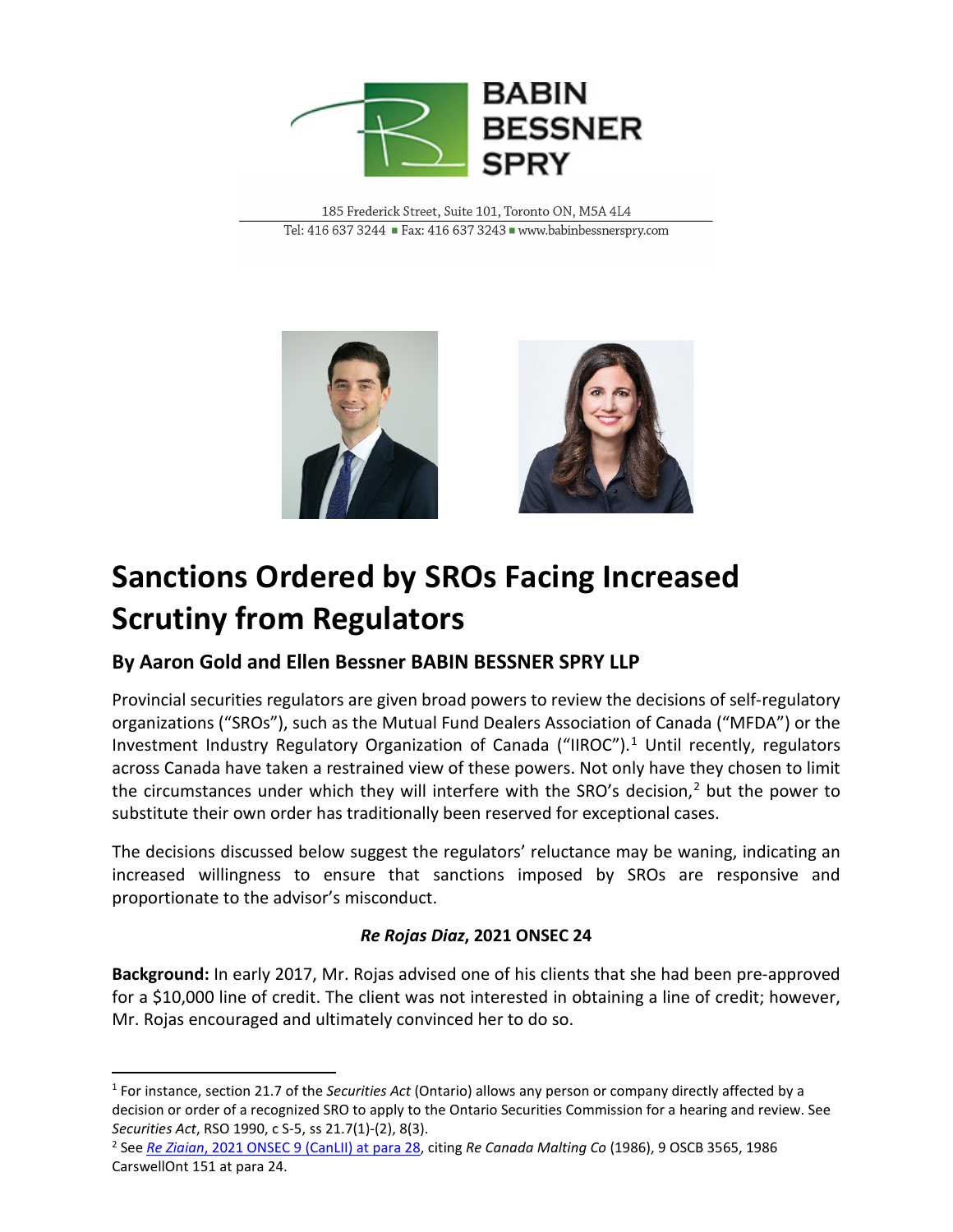In September 2017, Mr. Rojas altered the client's file to contain fictitious contact information, allowing him to conceal subsequent activity in her account. Without the client's knowledge or authorization, he then opened a new account in the client's name and began paying the minimum interest on the line of credit from the new account. Each of these actions were facilitated by submitting a letter of direction on which Mr. Rojas had falsified the client's signature.

Between September 2017 and June 2018, Mr. Rojas misappropriated \$39,270 from the line of credit, which he used for his personal benefit.

**The MFDA Decision:** Mr. Rojas avoided a hearing on the merits by agreeing to a statement of facts with MFDA Staff, admitting to misappropriating \$39,270 from the client contrary to MFDA Rule 2.1.1 [Standard of Conduct]. The hearing was limited to determining the appropriate penalty (discipline hearing).

While the Hearing Panel acknowledged that Mr. Rojas' misconduct would ordinarily warrant a financial penalty, $3$  it noted various factors to suggest that such a sanction was neither fair nor appropriate in the circumstances, including that (i) his employer had reimbursed the amounts taken from the client's line of credit; (ii) Mr. Rojas had needed the money to pay his bills, and had not misappropriated the funds to support a lavish lifestyle; and (iii) Mr. Rojas' financial situation was such that he was unable to pay any financial penalty, rendering such an order punitive in nature.

The MFDA ordered that Mr. Rojas be permanently prohibited from conducting securities related business while in the employ of or affiliated with a Member of the MFDA,<sup>[4](#page-1-1)</sup> but did not order any monetary penalty.

**The OSC Decision:** MFDA Staff applied for an order varying the Hearing Panel's decision to impose a fine. The OSC held that the Hearing Panel erred in failing to impose a financial penalty, and ordered a \$32,270 fine representing disgorgement of all profits obtained from Mr. Rojas' misconduct, less the amounts he repaid pursuant to a consumer proposal. The OSC also imposed an additional \$20,000 fine, reasoning that "[t]he seriousness of the misconduct and the principles of public protection and deterrence require a more onerous financial penalty than simply disgorgement."[5](#page-1-2)

### *Re Eisenberg***, 2022 ABASC 22**

**Background:** In February 2009, the client, TG, told Ms. Eisenberg that she wanted to put \$40,000 into a low-risk investment she could redeem on short notice, so she could use the funds toward a down payment on the purchase of a house. Without her registered firm's knowledge or approval, Ms. Eisenberg recommended TG purchase shares in CareVest Blended Mortgage Investment Corporation ("CareVest"). The purchase was facilitated off book, rather than through TG's account at the firm.

In December 2012, CareVest underwent a corporate restructuring and amalgamated the shares held by TG with other CareVest securities. The reclassified shares imposed limits on shareholders' ability to retract their shares, forcing TG to borrow money from her partner's retired parents in

<span id="page-1-0"></span><sup>3</sup> *Re Rojas Diaz*[, 2021 CanLII 15682 \(CA MFDAC\) at para 65.](https://www.canlii.org/en/ca/camfda/doc/2021/2021canlii15682/2021canlii15682.html?autocompleteStr=2021%20CanLII%2015682%20&autocompletePos=1)

<span id="page-1-1"></span><sup>4</sup> *Ibid* at para 8.

<span id="page-1-2"></span><sup>5</sup> *Re Rojas Diaz,* [2021 ONSEC 24 \(CanLII\) at para 69.](https://www.canlii.org/en/on/onsec/doc/2021/2021onsec24/2021onsec24.html?autocompleteStr=2021%20ONSEC%2024%20&autocompletePos=1)